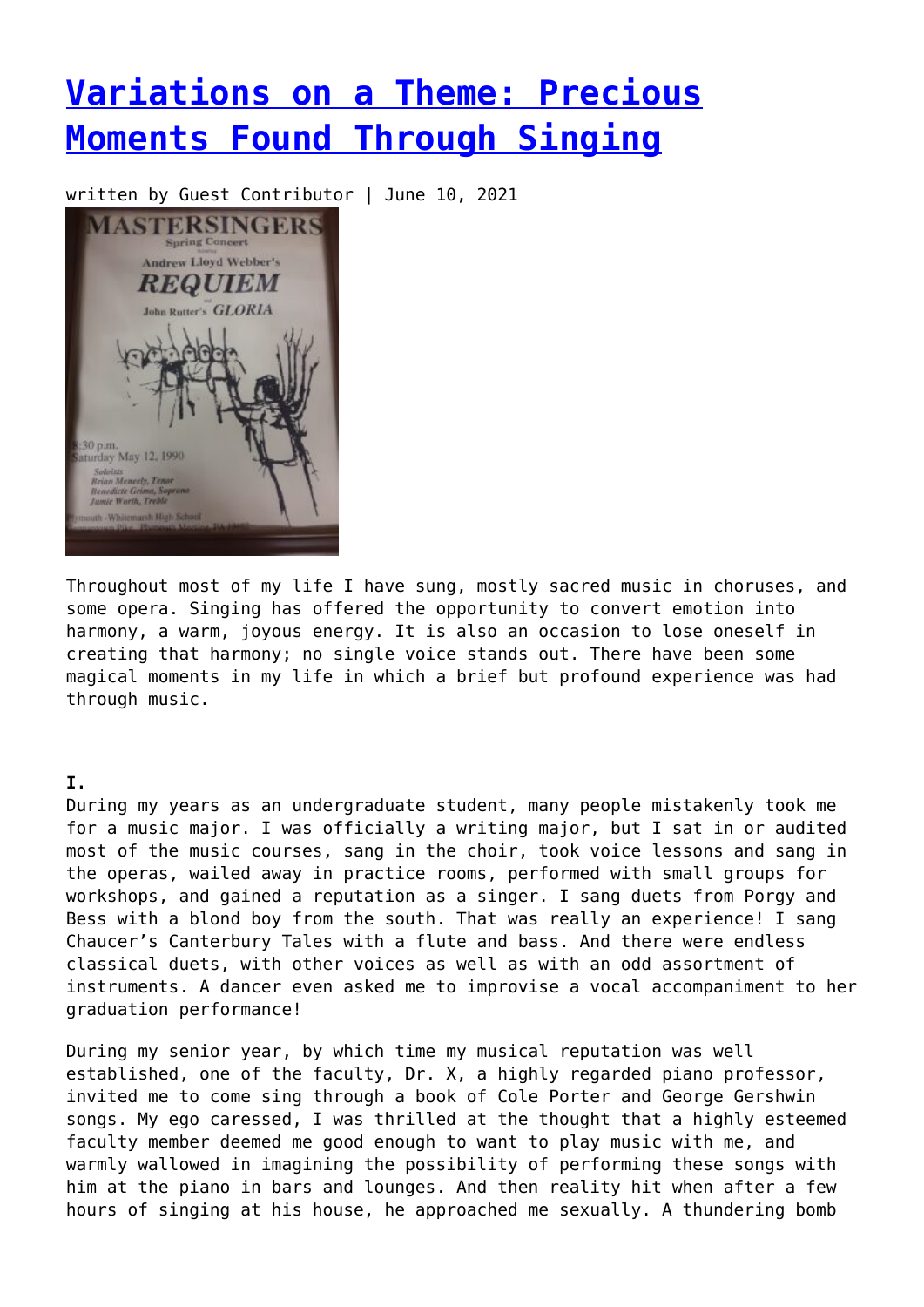of revulsion shattered me as I became aware of his oily fringe of long hair draped across his forehead, his eyes half closed in a grin behind large thick glasses, and his wet lips aimed at mine. In an instant he suddenly morphed from a grand idol into a hideous toad. The passion and romanticism of youth that emitted from my singing, along with the student easily impressed by her mentor, had been misinterpreted and used to flatter me into a sexual lure. I realized I was no more than the young girl asked to pose by the great artist. My ego had been flattered, charmed by the belief in equity. I bolted from the house feeling small and ashamed, and ever since then, whenever I hear a song of Cole Porter or George Gershwin, I am reminded of Dr. X.

### **II.**

In 1996 when I was doing my fieldwork in Pakistan, I maintained a modest home in Peshawar where I resided momentarily between field expeditions into rural areas. One of my connections there was Bruce, who managed a British NGO for medical personnel. He spoke fluent Dari, and we shared an education and appreciation of classical Persian poetry. I learned he was also a fine pianist, and he was thrilled to discover in me a singer of classical art songs. The then U.S. Consul resided in a fine home graced with a grand piano, and Bruce arranged for us to meet there and play together. In the dusty city of Peshawar, amid the bustle of our work and life among Afghan refugees, we managed to create an escape through our music. Bruce found respite from the war, while for me, it was a break from fieldwork in remote villages. We would escape from our worlds to meet in this very American decorated home with a piano, play and sing through books of Schubert, Brahms, and Beethoven art songs. It always seemed odd to me to create this classical European niche in the middle of our Muslim existence, but it was ultimately cathartic.

#### **III.**

In 2018 I traveled to France to reconnect with my French family. I had sworn, when I divorced the husband who wanted nothing to do with my French connection or family, to do this at least once every five years. My mother had diligently maintained the cross-Atlantic ties alive, and I had benefited when I went to Paris as a student, finding myself with a free place to live and discovering a family to surround me. On this trip I took my husband, Paul, and my stepdaughter, Anna, and the three of us delighted in driving from Brugges across northern France, stopping in Normandy and Brittany to visit sites and stay with cousins.

One of our last stops was to see cousins in Sologne, in the Chateaux de la Loire area. It was an old family house in the woods, with a part converted to a "gite," or historic house for rent. We stayed a few days, witnessed the bawdiness and decorum of a local boar hunt in the woods, and toured through some local towns and villages. But on the last night of our visit, Elisabeth's sister, Blandine, and her children, came for dinner and the evening.

I had heard about Blandine for years but had never met her. My mother had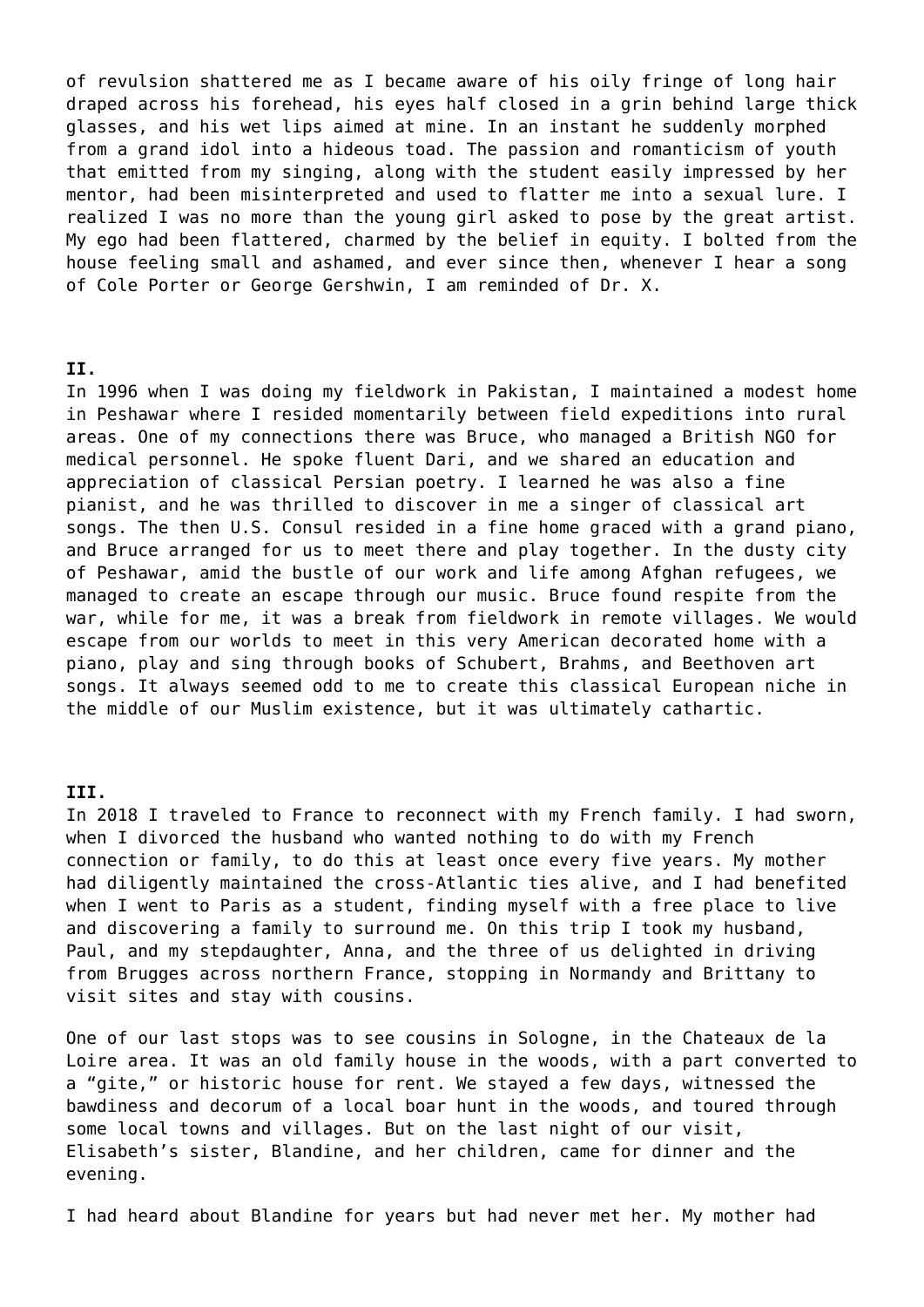arranged for her to put up my niece years ago, and again for her to come help out my sister in Utah when she was recovering from surgery, bed-ridden with two toddler children. My first sight of her was as she came casually sauntering through the field on foot approaching her sister's house. She resembled a child, her simple dress swinging from side to side as it hugged her petite slim body, her dark straight hair lying flat against her head in a bob, short bangs hovering over a face whose smile radiated across the field to where I stood. I loved her at once.

And after a two-hour dinner lingered outside at a long table in the late summer light, and dishes put away in airy humor, we settled in the living room for an evening of family exchange and entertainment. Elisabeth, an accomplished piano player, assumed her position on the stool at the keyboard, while Blandine and I took ours standing behind and on either side of her, allowing a clear view of the sheet music. There were scores of old French songs, some familiar and others which I'd never heard. But they are quite distinct in their cadence and melody, and I could read along. Blandine's snapping fingers provided our metronome, exacting precision and exactitude, without which the French would never perform music. War songs, folk songs, some American Alleluias, even. We did it all, while the men and children sat talking idly by. In that shared musical moment I felt connected with my French side, the Buffet family of my mother's father, and it was warming.

### **IV**.

As a result of my divorce, I kept a one-bedroom condo we had purchased as a first step in the process, taking turns to extricate ourselves from the house without affecting our children. After the divorce the condo began its life as a rental unit which just paid for itself while I held onto it in case any of my children should ever want or need it.

My last tenants were an elderly Korean couple who spoke not a word of English. They were networked with the Korean church and community and had found my condo through a Korean realtor. I greeted them the day they moved in, and helped them find the freight elevator, carry belongings up to the unit, and get settled. He immediately struck me as gaunt, terribly pale and fragile, while she impressed me with her smiling, friendly disposition.

About a year after they had been living there and I had replaced the fridge when it died, I decided it was time for a yearly landlord visit. I was pleasantly greeted by the elegance and cleanliness of the apartment. We sat in the living room, where Mrs. Min served tea in china cups and saucers, and attempted to make small polite conversation, although this was scant as the language barrier between us allowed for little but enthusiastic smiles and stock phrases of politeness. When we rose and moved to the desk to look at the thermostat, my eyes fell on a piano music score with Korean writing between the clefs. It had to be for piano and voice, so I asked, gesturing with my fingers and pointing to the paper, who played the piano.

Genuine smiles broke out from both of them, and Mr. Min began speaking agitatedly in Korean, motioning to an upright piano I had failed to notice in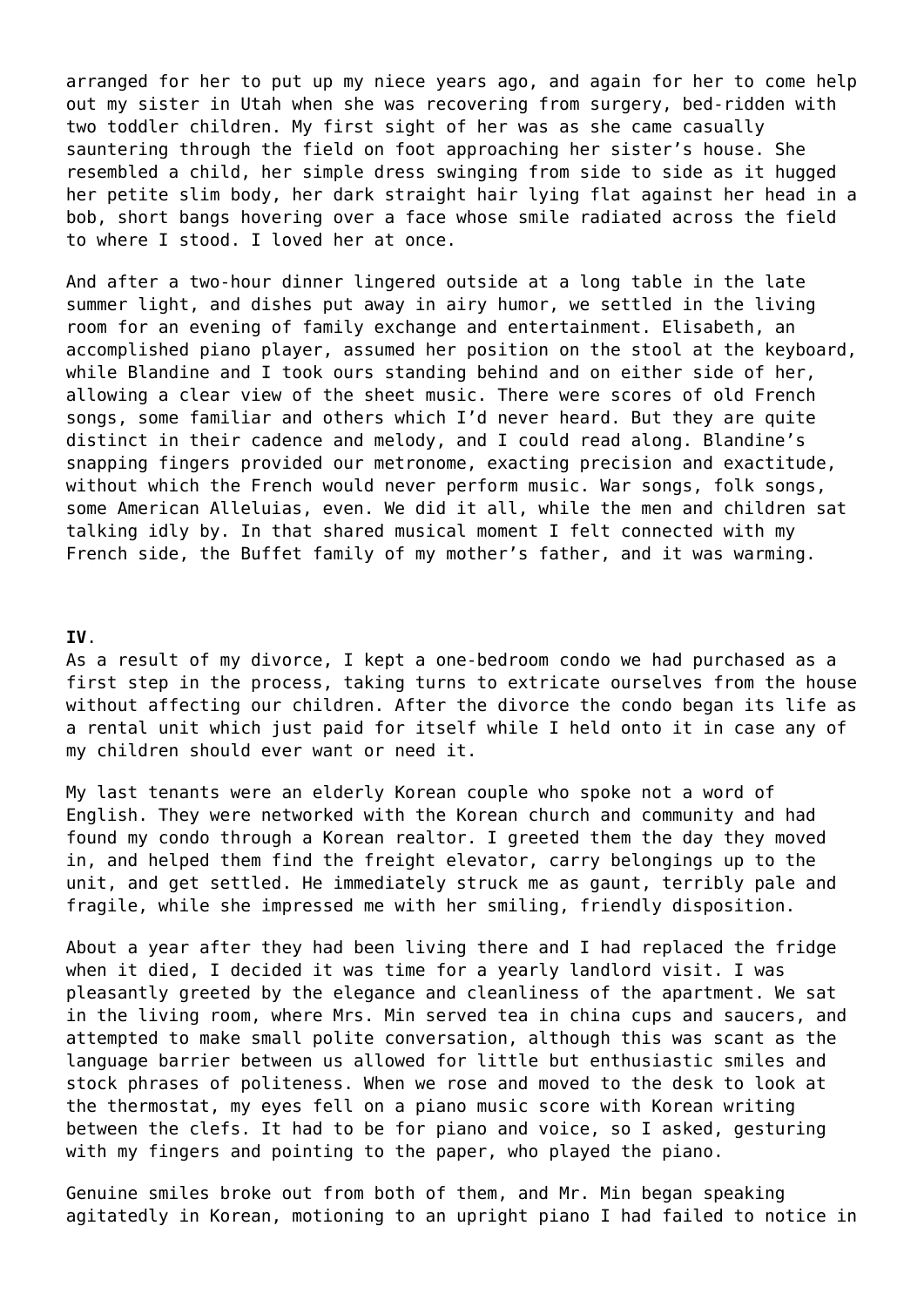the corner of the living room. I managed to understand from Mrs. Min that he played for their church, and that she sang. Of course, I asked to hear something, and announced that I, too, liked to sing. Before long, he was seated playing a piece with tones and intervals strange to my western trained ear, while she and I stood on either side and slightly behind him, singing along. I couldn't read the Korean, but I could read the notes, and la-lad along. After singing through the entire piece, we congratulated each other and laughed with joy. We had found a means to communicate and share and I transitioned in their eyes from mere landlord to friend.

*Music can hold enormous power in memories and experiences, transporting us instantly to an age, location, or person. What sonic joys, mysteries, disbelief, and clarity have you experienced? Identify songs of influence in your life and explore them like variations on a theme, melding syntax and song structure, recalling the seriousness or levity that accompanies. Whether it's an account of when a specific song first entered your life, the process of learning to play a song, teaching someone a song, experiencing the same song in different places as it weaves through your life, unbelievable radio timing, sharing songs with those in need, tracking the passing down of songs, creative song analysis, music as politics, etc, I am interested in those ineffable moments and welcoming submissions of your own variations on a theme, as drawn from your life's soundtrack. Please email submissions to [meganentropy@gmail.com](mailto:meganentropy@gmail.com) and keep an eye out for others' [Variations.](https://entropymag.org/tag/variations-on-a-theme/)*

*\*\*("song" is a broad phrase: could be a pop song, a traditional tune, a symphony, commercial jingles, a hummed lullaby, 2nd grade recorder class horror stories, etc)\*\**



Benedicte Grima from PA has published her research as an anthropologist in Afghanistan and Pakistan in a scholarly book, *The Performance of Emotion Among Paxtun Women,* followed by a collection of